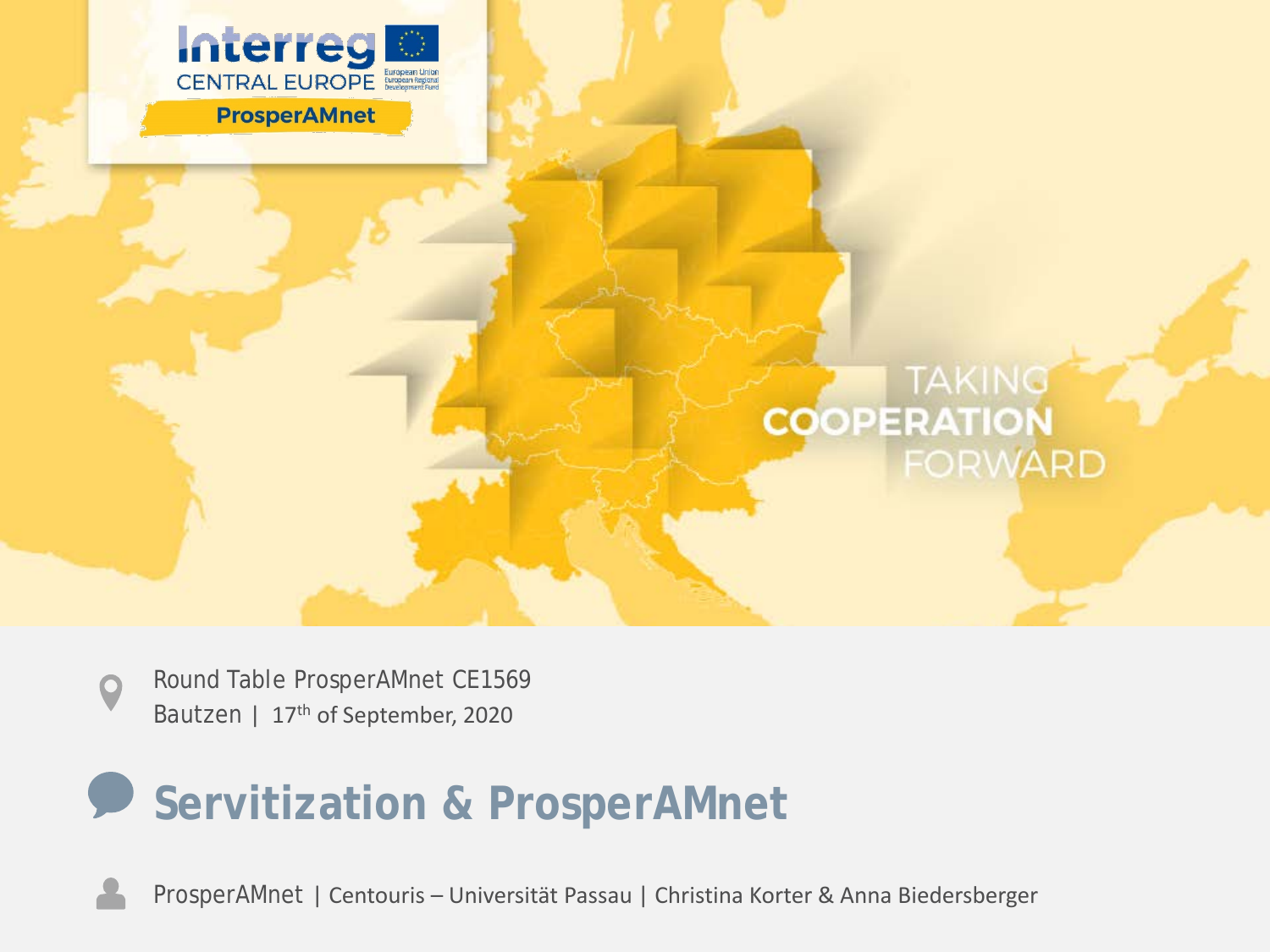

## *Centouris Universität Passau*



TAKING COOPERATION FORWARD **2**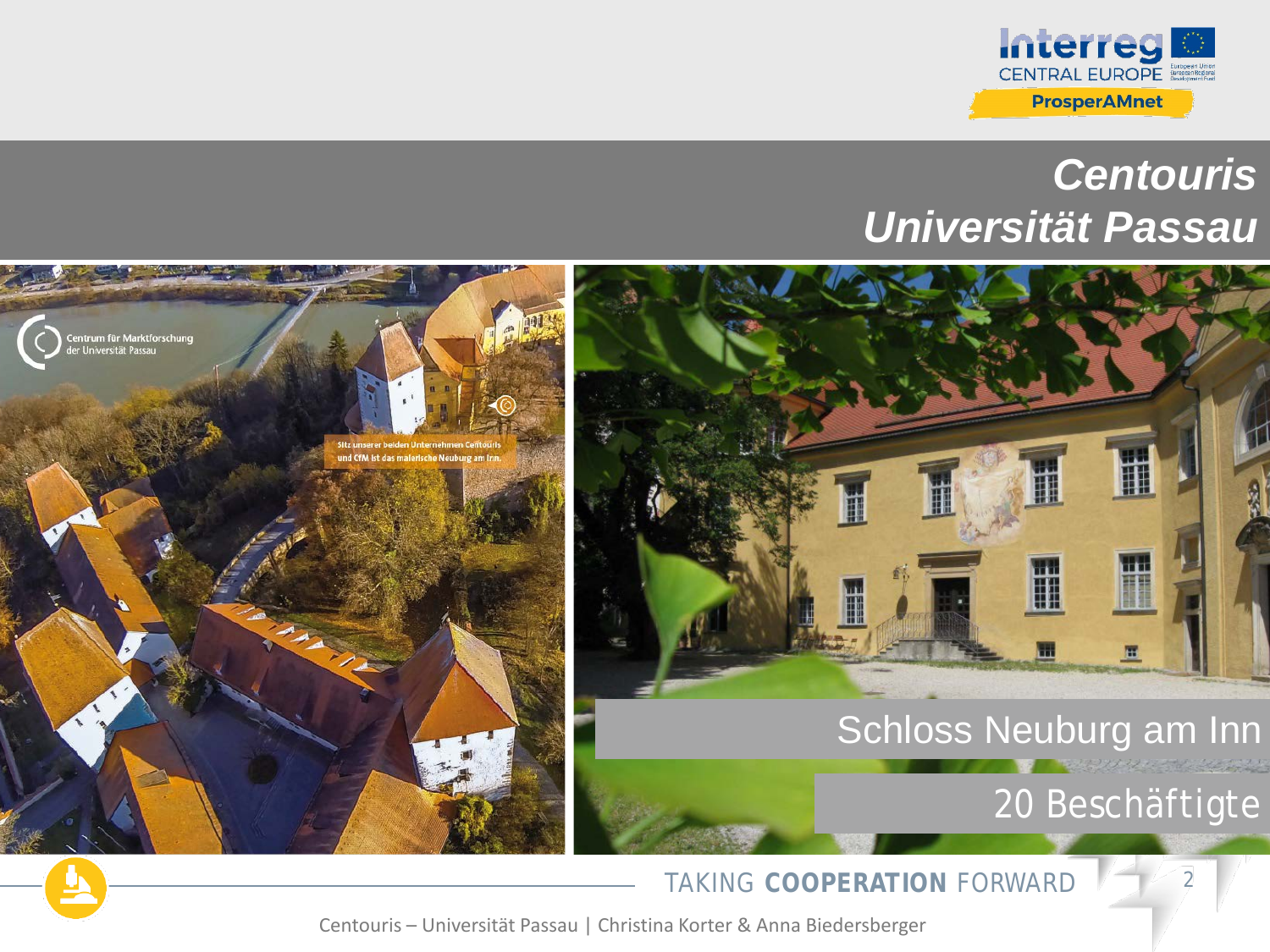

### *"Niemand braucht einen Bohrer, sondern ein Loch in der Wand"*



**Neben der Entwicklung & Produktion hochwertiger Produkte erwarten Kunden komplette Problemlösungsangebote.**



**TAKING COOPERATION FORWARD**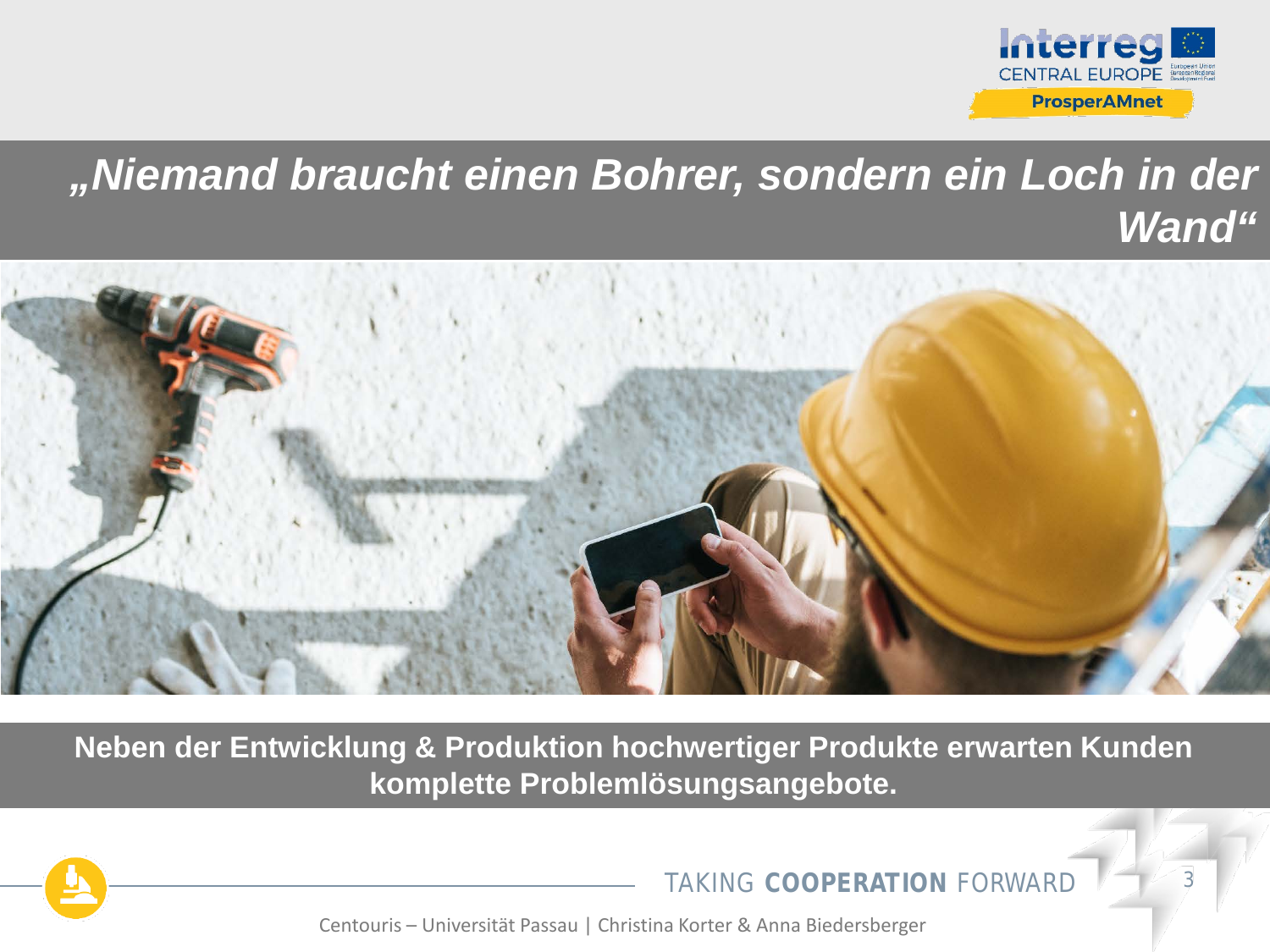

## *Betreibermodelle*



#### **TAKING COOPERATION FORWARD**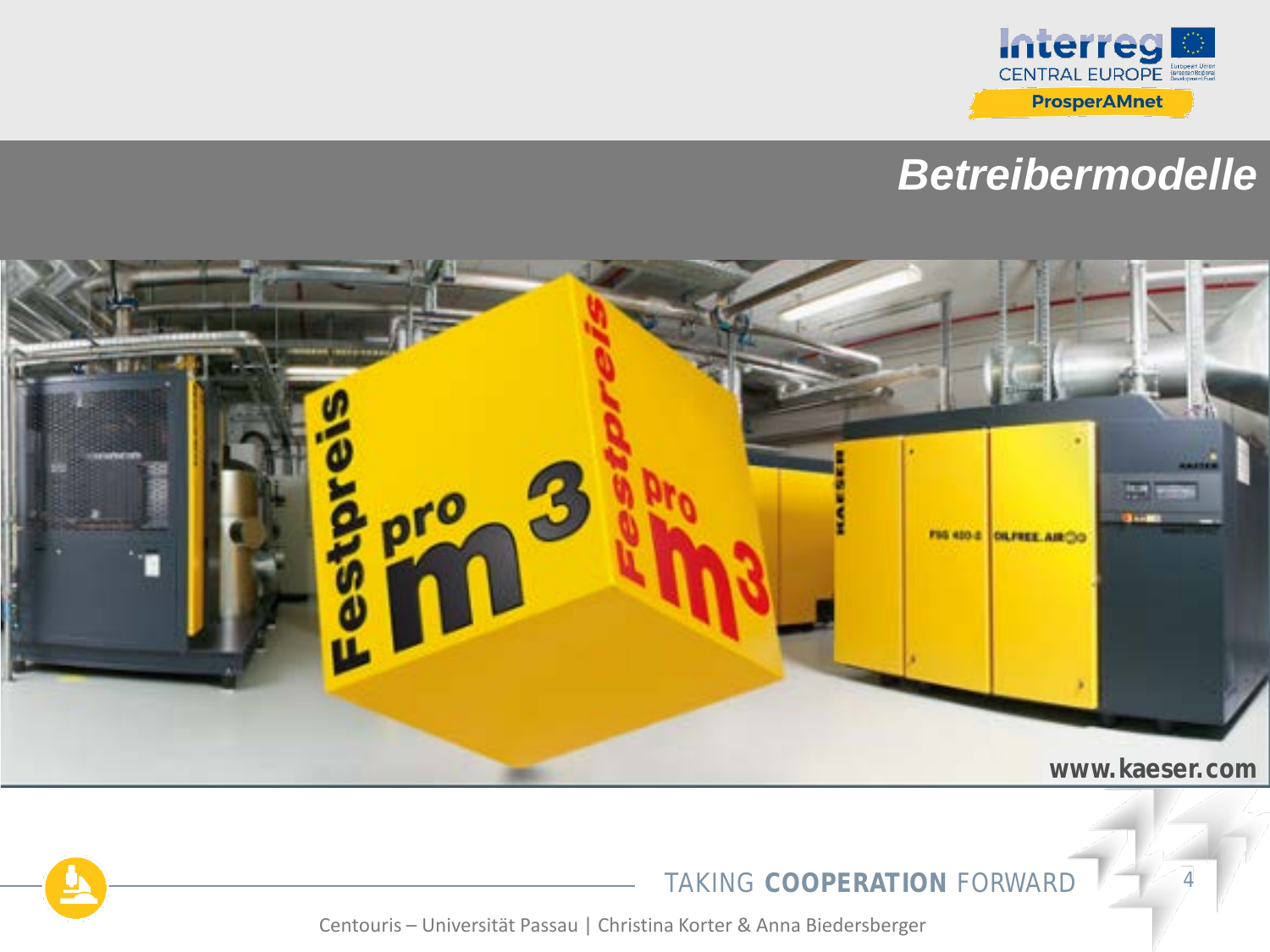# **PARADIGMENWECHSEL**





Wettbewerbsintensiveres Umfeld

**Digitalisierung** 

Geringere Bedeutung der technischen Produkt-Überlegenheit

Notwendigkeit zur Differenzierung

Reaktion auf Kundenanforderungen

#### TAKING COOPERATION FORWARD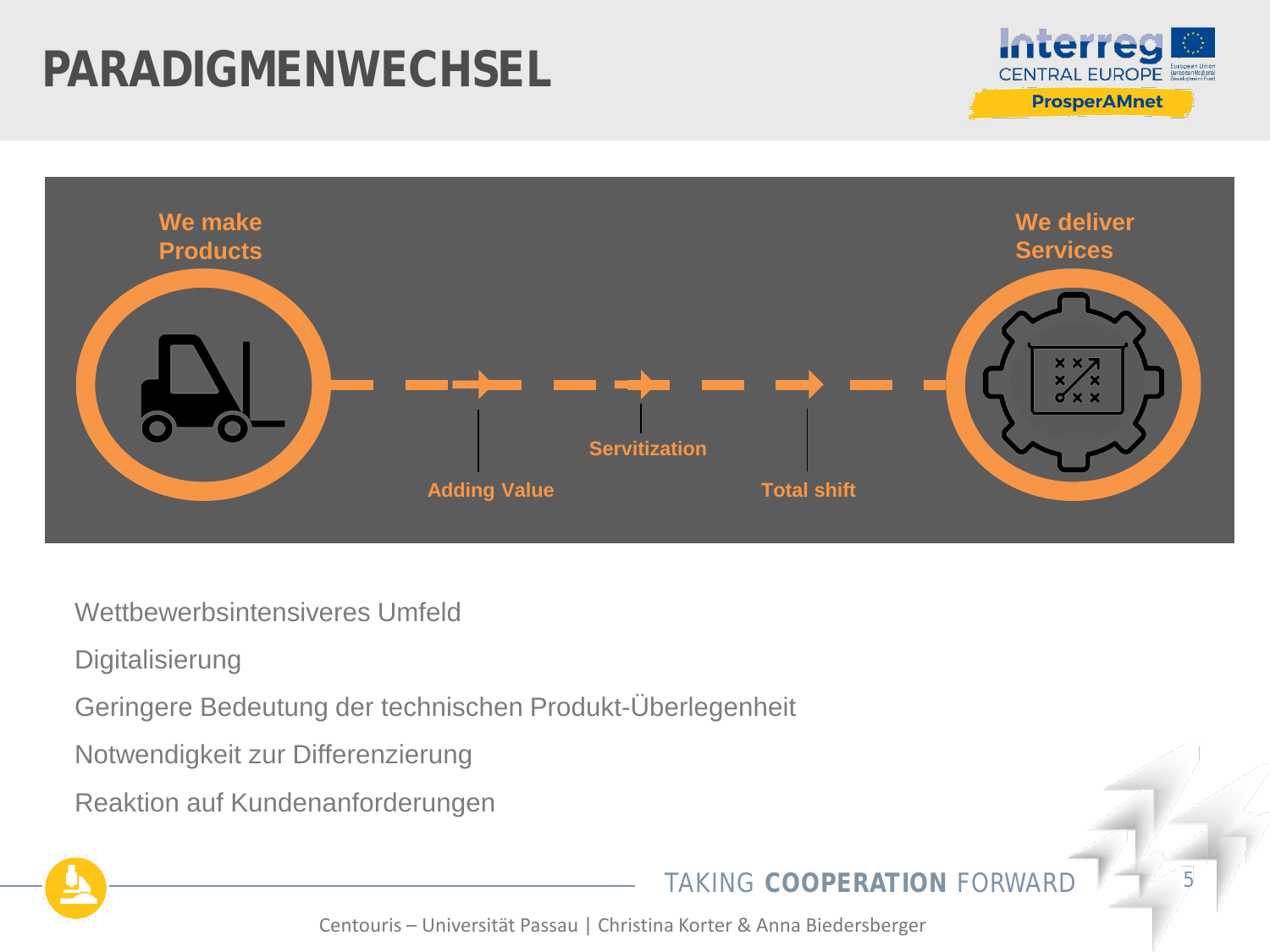

## *Servitization – mehr als nur Ersatzteile & Wartung*

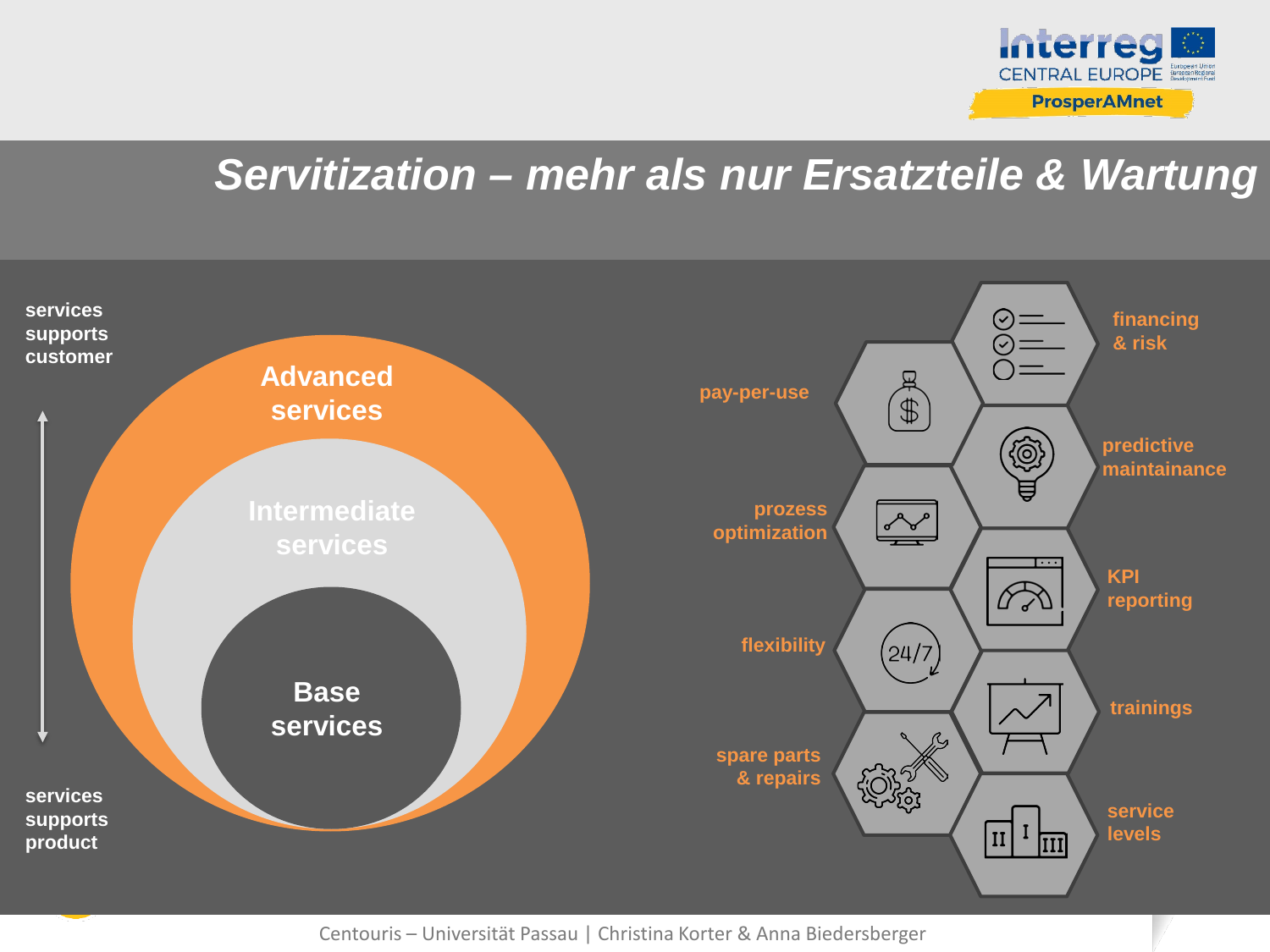

#### **Industrielle Services zu entwickeln und zu vermarkten bringt Veränderungen in Unternehmensbereichen,**

**die erst umgesetzt werden müssen!**

- Was sind Erfolgsfaktoren?
- Welche internen Fähigkeiten sind notwendig?
- Wie wird die Performance beeinflusst?

**www.ise-monitor.eu/monitor Interreg AUT-BY | Projekt ISEM (Industrial Service Excellence Monitor)** 



**TAKING COOPERATION FORWARD**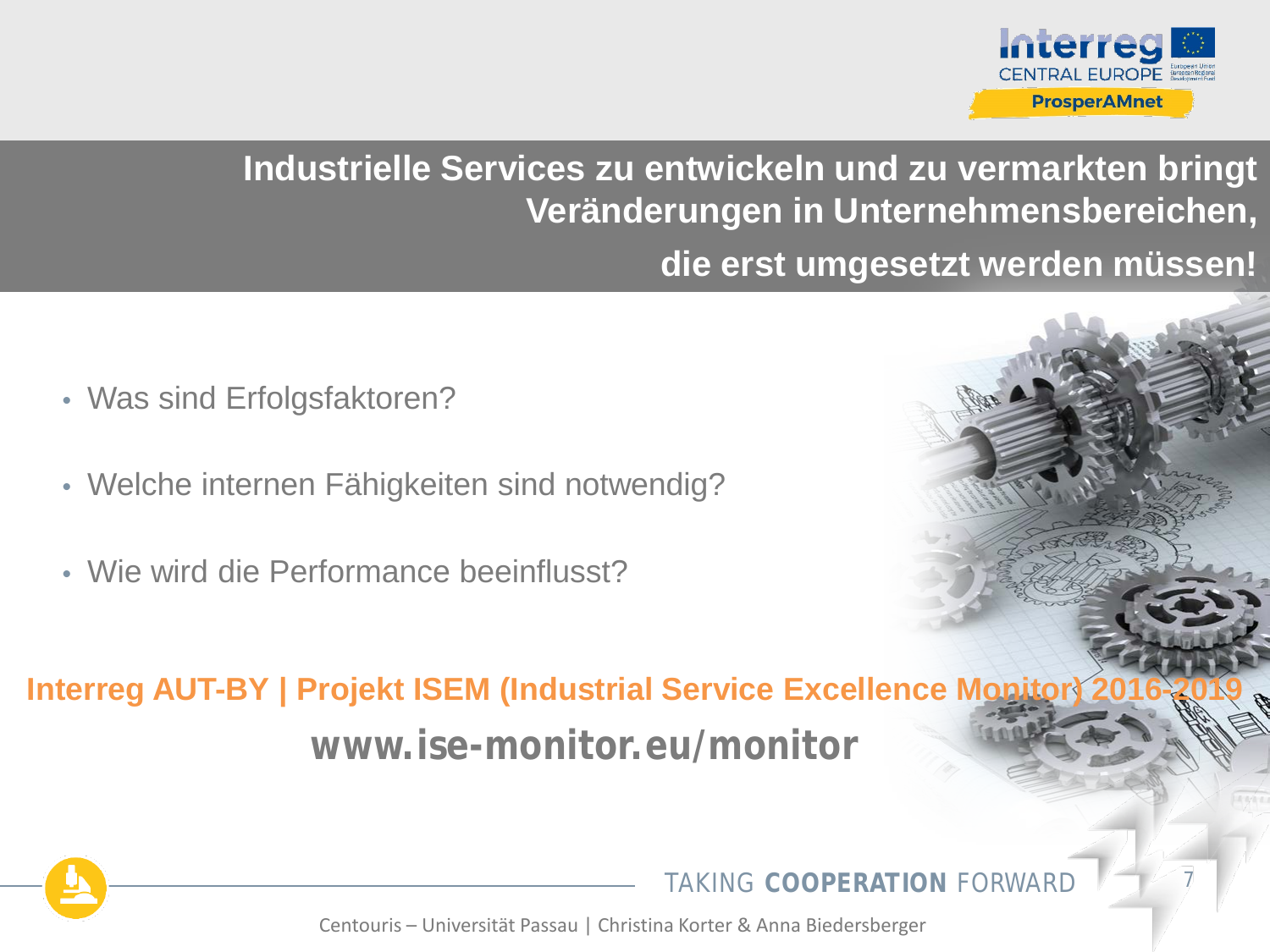# **12 DIMENSIONEN**





TAKING COOPERATION FORWARD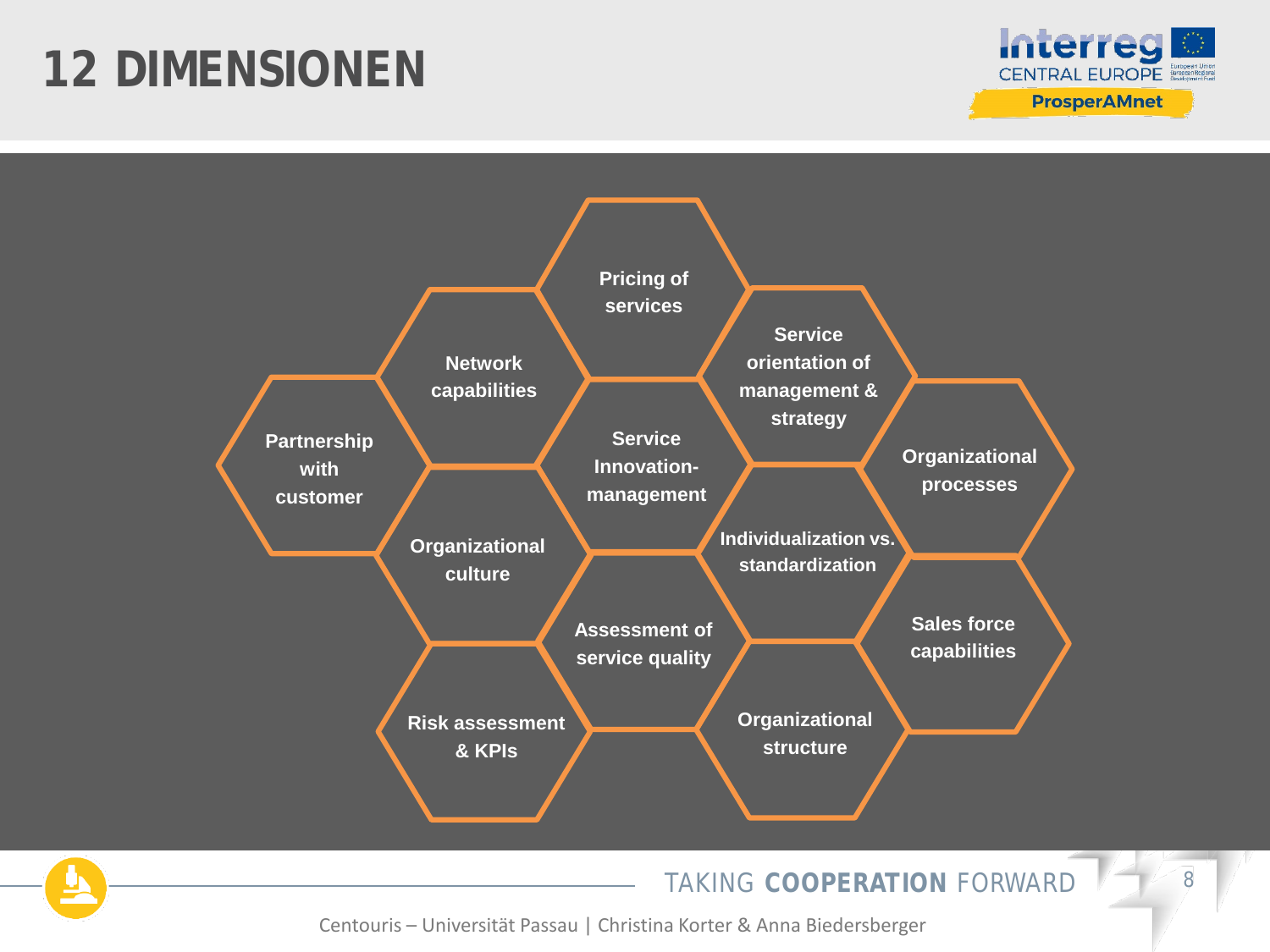

# *Industrial Service Excellence Monitor*

#### **www.ise-monitor.eu/monitor**

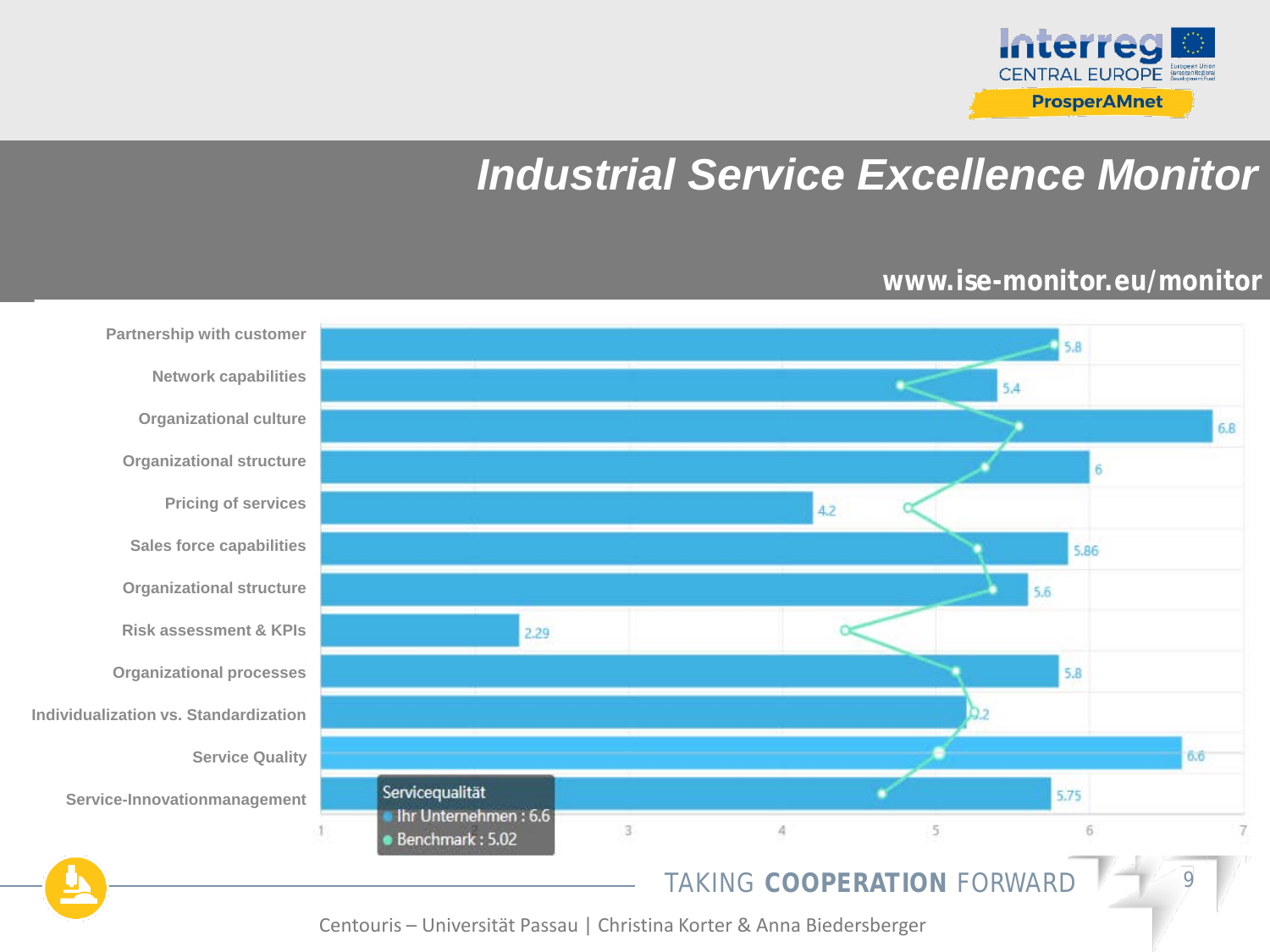



| 2,00                       |                                  |                         |                      |                                 |                        |                                       |                                |                                                       |                      |                                                  |                                     |                       |
|----------------------------|----------------------------------|-------------------------|----------------------|---------------------------------|------------------------|---------------------------------------|--------------------------------|-------------------------------------------------------|----------------------|--------------------------------------------------|-------------------------------------|-----------------------|
|                            | Partnership<br>with<br>customers | Network<br>capabilities | Corporate<br>culture | Organizatio<br>nal<br>Structure | Pricing of<br>services | Sales<br>capabilities<br>for services | Manageme<br>nt and<br>strategy | <b>Risk</b><br>assessment<br>and KPIs<br>for services | Service<br>processes | Individualis<br>ation and<br>standardisa<br>tion | Assessment<br>of service<br>quality | Service<br>innovation |
| $\leftarrow$ Germany       | 5,65                             | 5,04                    | 5,52                 | 5,40                            | 5,11                   | 5,32                                  | 5,42                           | 4,96                                                  | 5,18                 | 5,34                                             | 5,33                                | 5,17                  |
| -Czech Republic            | 5,66                             | 4,48                    | 5,27                 | 4,93                            | 4,96                   | 5,38                                  | 5,01                           | 4,03                                                  | 4,66                 | 4,85                                             | 4,66                                | 3,65                  |
| $\longrightarrow$ Slovenia | 5,95                             | 4,69                    | 5,52                 | 4,91                            | 5,30                   | 5,38                                  | 5,22                           | 4,16                                                  | 4,52                 | 5,18                                             | 4,73                                | 4,76                  |
| - Slovakia                 | 5,85                             | 4,89                    | 5,29                 | 4,87                            | 5,17                   | 5,31                                  | 5,17                           | 4,35                                                  | 4,82                 | 5,33                                             | 4,15                                | 4,26                  |
| $\rightarrow$ Italy        | 5,20                             | 4,13                    | 4,81                 | 3,82                            | 4,19                   | 4,42                                  | 4,01                           | 3,27                                                  | 3,71                 | 4,13                                             | 3,81                                | 3,47                  |
| $\rightarrow$ Hungary      | 5,70                             | 4,73                    | 5,75                 | 4,65                            | 5,90                   | 5,70                                  | 4,90                           | 3,86                                                  | 4,50                 | 5,05                                             | 4,70                                | 4,22                  |
| $\rightarrow$ Austria      | 5,79                             | 4,53                    | 5,46                 | 5,25                            | 4,67                   | 5,08                                  | 5,33                           | 4,10                                                  | 4,77                 | 5,16                                             | 4,78                                | 4,26                  |

#### TAKING COOPERATION FORWARD 10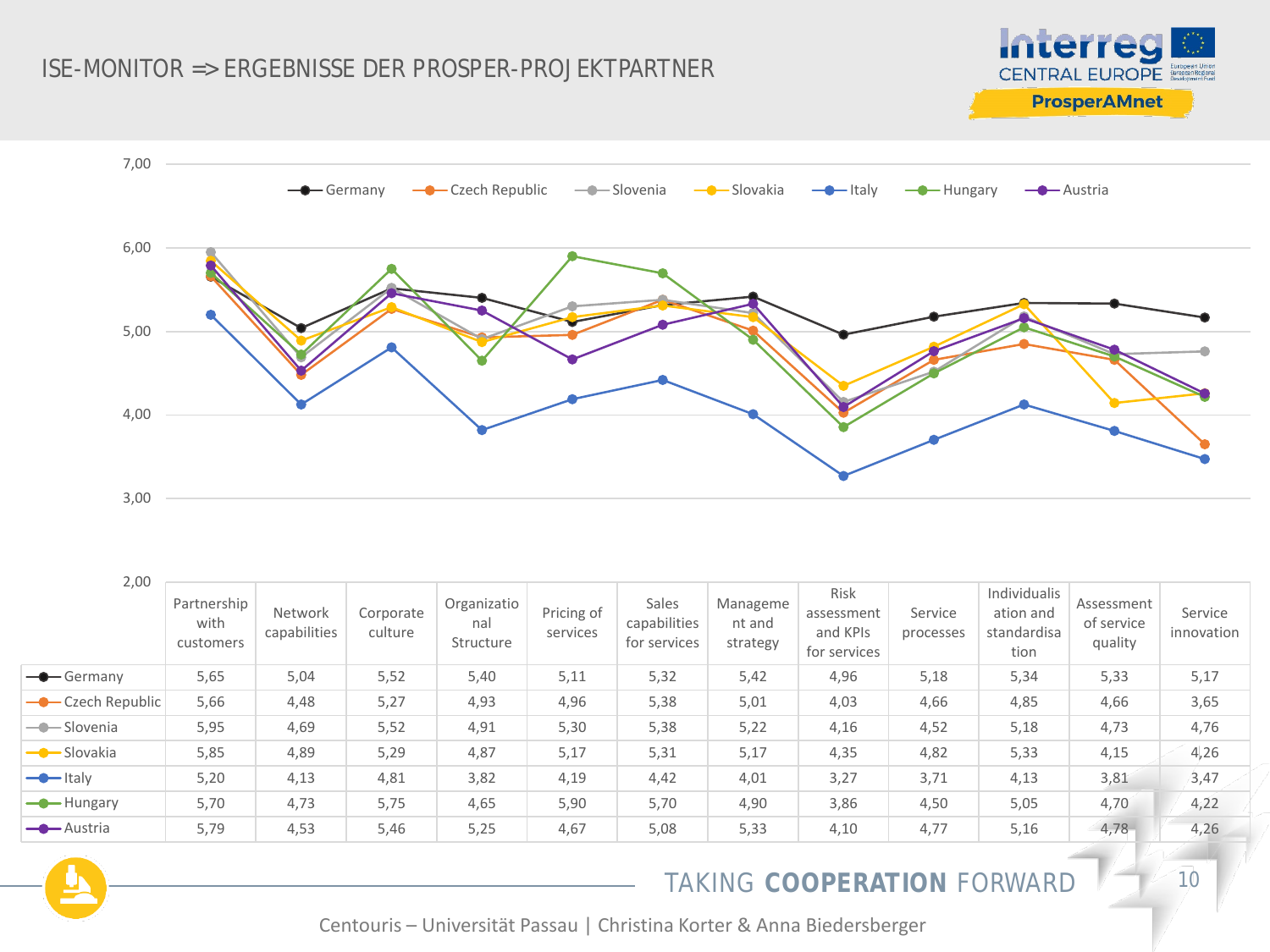

# **Herausforderungen für Unternehmen beim Service-Export**



in den jeweiligen Service-Märkten ist entscheidend für den Export-Erfolg

**TAKING COOPFRATION FORWARD**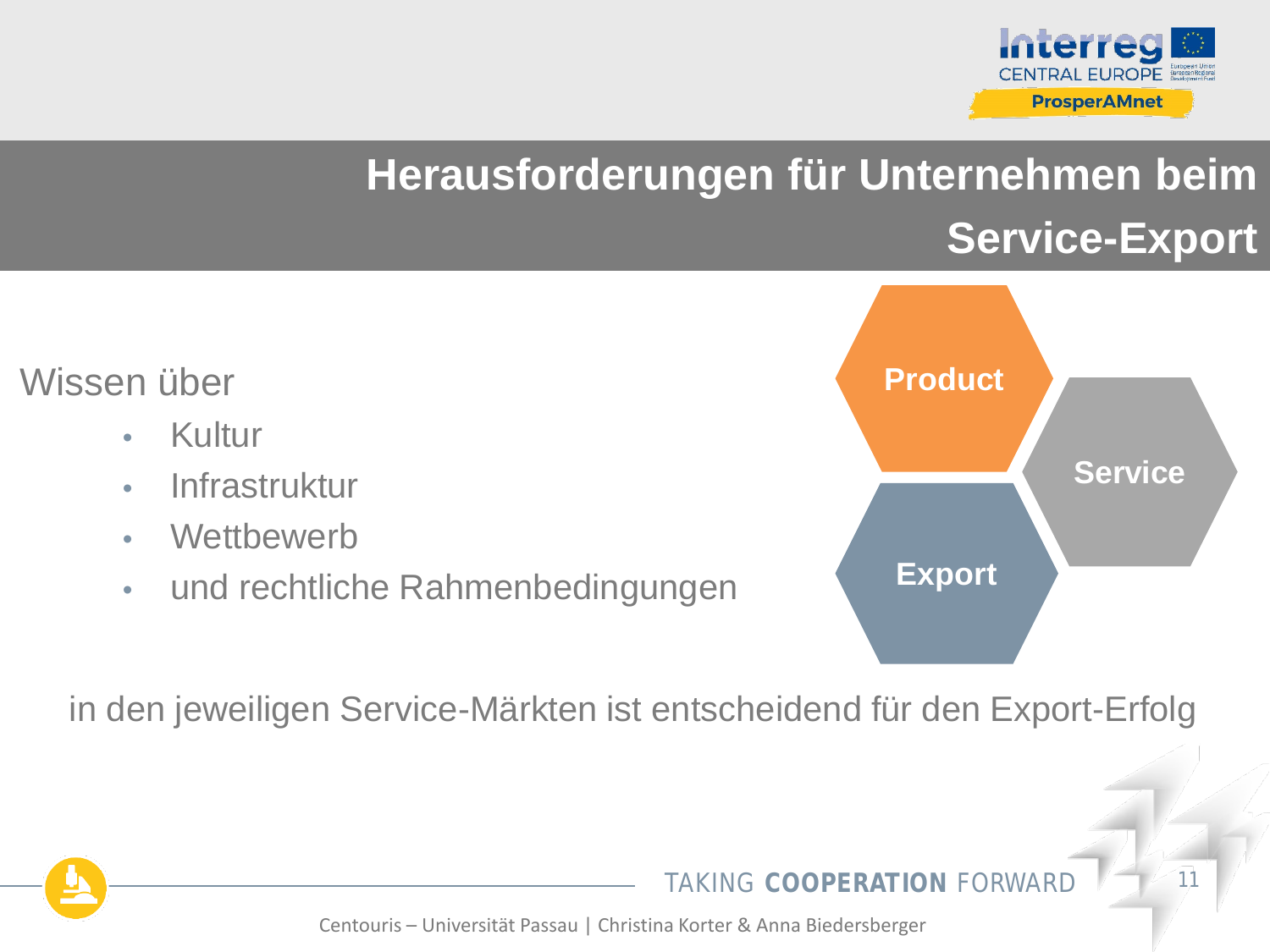# **COMPANY-QUESTIONS**



- Sind Unternehmen aus der eigenen Branche (Konkurrenten) bereits in diesen Märkten aktiv?
- Welche Services werden vor Ort bereits angeboten?
- Gibt es Partnernetzwerke mit denen zusammengearbeitet werden kann?

• ….

## **Online verfügbares Radar wird entwickelt**

**Mit diesem Tool werden mit Hilfe von Künstlicher Intelligenz Daten über Exportmärkte und spezifische Branchen gesammelt und ausgewertet. Kostenfrei für Unternehmen nutzbar.**



**TAKING COOPFRATION FORWARD**